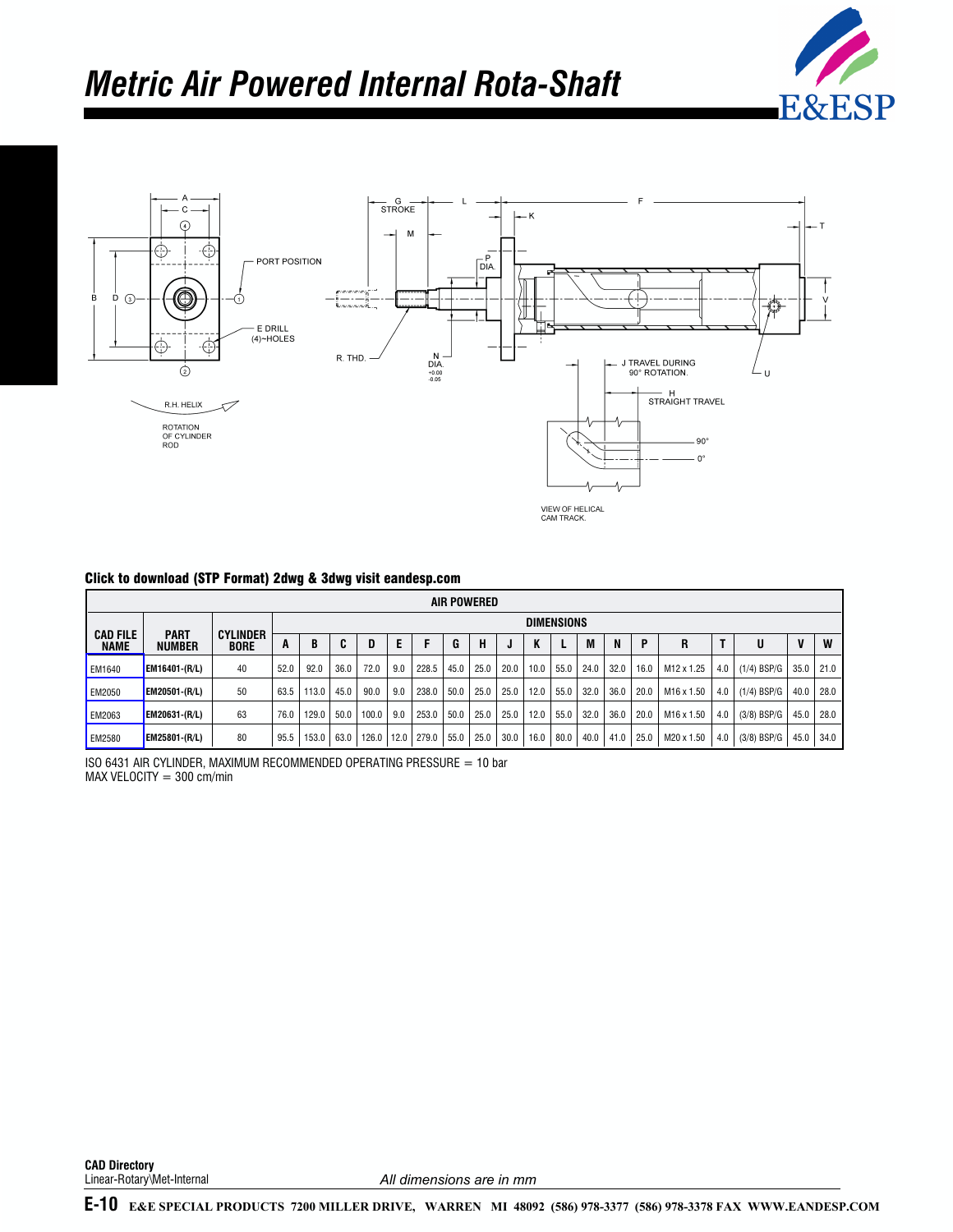## *Metric Air Powered Internal Rota-Shaft with Double Rod End*





VIEW OF HELICAL<br>CAM TRACK.

 $90^{\circ}$  $0<sup>°</sup>$ 

|                                | UNUR IV UUWINUGU UMD TIIG (UTT TUNNGI) LUWY OL UUWY VISIL GANUGSPIGUNI |                                |                   |       |      |       |      |       |      |      |      |      |      |      |      |      |  |
|--------------------------------|------------------------------------------------------------------------|--------------------------------|-------------------|-------|------|-------|------|-------|------|------|------|------|------|------|------|------|--|
|                                | AIR POWERED                                                            |                                |                   |       |      |       |      |       |      |      |      |      |      |      |      |      |  |
|                                |                                                                        |                                | <b>DIMENSIONS</b> |       |      |       |      |       |      |      |      |      |      |      |      |      |  |
| <b>CAD FILE</b><br><b>NAME</b> | <b>PART</b><br><b>NUMBER</b>                                           | <b>CYLINDER</b><br><b>BORE</b> | A                 | B     | C    | D     | Е    | F     | G    | н    | u    | K    |      | M    | N    | p    |  |
| EM1640-DE                      | EM-16401-DE-(R/L)                                                      | 40                             | 52.0              | 92.0  | 36.0 | 72.0  | 9.0  | 224.5 | 45.0 | 25.0 | 20.0 | 10.0 | 55.0 | 24.0 | 32.0 | 16.0 |  |
| <b>EM2050-DE</b>               | EM-20501-DE-(R/L)                                                      | 50                             | 63.5              | 113.0 | 45.0 | 90.0  | 9.0  | 234.0 | 50.0 | 25.0 | 25.0 | 12.0 | 55.0 | 32.0 | 36.0 | 20.0 |  |
| <b>EM2063-DE</b>               | EM-20631-DE-(R/L)                                                      | 63                             | 76.0              | 129.0 | 50.0 | 100.0 | 9.0  | 249.0 | 50.0 | 25.0 | 25.0 | 12.0 | 55.0 | 32.0 | 36.0 | 20.0 |  |
| <b>EM2580-DE</b>               | EM-25801-DE-(R/L)                                                      | 80                             | 95.5              | 153.0 | 63.0 | 126.0 | 12.0 | 275.0 | 55.0 | 25.0 | 30.0 | 16.0 | 80.0 | 40.0 | 41.0 | 25.0 |  |

### Click to download CAD File (STP Format) 2dwg & 3dwg visit eandesp.com

|                                |                              |                                |                        |                        |     | AIR POWERED |      |      |      |       |      |            |               |      |  |  |  |
|--------------------------------|------------------------------|--------------------------------|------------------------|------------------------|-----|-------------|------|------|------|-------|------|------------|---------------|------|--|--|--|
|                                |                              |                                | <b>DIMENSIONS</b>      |                        |     |             |      |      |      |       |      |            |               |      |  |  |  |
| <b>CAD FILE</b><br><b>NAME</b> | <b>PART</b><br><b>NUMBER</b> | <b>CYLINDER</b><br><b>BORE</b> | R                      | S                      |     | U           | V    | W    | X    | v     | Z    | AA         | BB            | CC   |  |  |  |
| <b>EM1640-DE</b>               | <b>EM-16401-DE-(R/L)</b>     | 40                             | M12 x 1.25             | M <sub>10</sub> x 1.25 | 5.0 | 30.0        | 17.0 | 45.0 | 38.0 | 184.5 | 25.0 | M6 x 1.00  | $(1/4)$ BSP/G | 21.0 |  |  |  |
| <b>EM2050-DE</b>               | <b>EM-20501-DE-(R/L)</b>     | 50                             | M <sub>16</sub> x 1.50 | M14x 1.50              | 6.5 | 37.0        | 23.0 | 50.0 | 46.5 | 188.0 | 29.0 | M8 x 1.25  | $(1/4)$ BSP/G | 28.0 |  |  |  |
| <b>EM2063-DE</b>               | EM-20631-DE-(R/L)            | 63                             | M <sub>16</sub> x 1.50 | M <sub>14</sub> x 1.50 | 6.5 | 37.0        | 23.0 | 50.0 | 56.5 | 205.0 | 28.0 | M8 x 1.25  | $(3/8)$ BSP/G | 28.0 |  |  |  |
| <b>EM2580-DE</b>               | <b>EM-25801-DE-(R/L)</b>     | 80                             | M20 x 1.50             | M18 x 1.50             | 8.0 | 46.0        | 28.0 | 55.0 | 72.0 | 227.0 | 32.0 | M10 x 1.50 | $(3/8)$ BSP/G | 34.0 |  |  |  |

ISO 6431 AIR CYLINDER, MAXIMUM RECOMMENDED OPERATING PRESSURE = 10 bar  $MAX$  VELOCITY = 300 cm/min

**CAD Directory** Linear-Rotary\Met-Internal

*All dimensions are in mm*

**E-11 [E&E SPECIAL PRODUCTS 7200 MILLER DRIVE, WARREN MI 48092 \(586\) 978-3377 \(586\) 978-3378 FAX WWW.EANDESP.COM](www.eandesp.com)**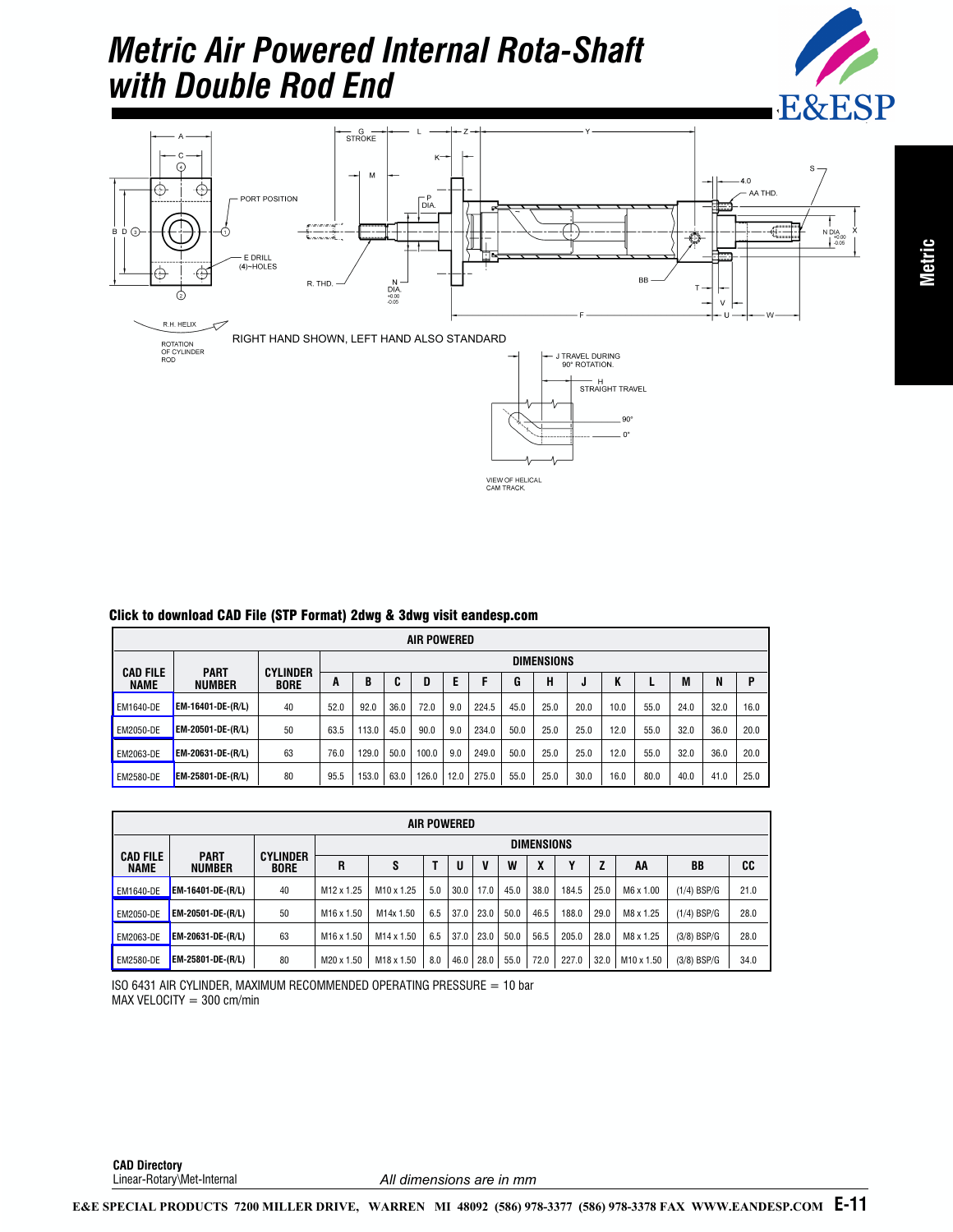# *Metric Hydraulic Powered Internal Rota-Shaft*





| Click to download CAD File (STP Format) 2dwg & 3dwg visit eandesp.com |
|-----------------------------------------------------------------------|
|                                                                       |

|                                |                              |                                |      |       |      |       |      |       |      |      | <b>HYDRAULIC POWERED</b> |      |                   |      |      |      |            |               |      |                |      |     |           |
|--------------------------------|------------------------------|--------------------------------|------|-------|------|-------|------|-------|------|------|--------------------------|------|-------------------|------|------|------|------------|---------------|------|----------------|------|-----|-----------|
|                                |                              |                                |      |       |      |       |      |       |      |      |                          |      | <b>DIMENSIONS</b> |      |      |      |            |               |      |                |      |     |           |
| <b>CAD FILE</b><br><b>NAME</b> | <b>PART</b><br><b>NUMBER</b> | <b>CYLINDER</b><br><b>BORE</b> | A    | B     | C    |       | E    |       | G    | н    |                          |      |                   | M    | N    | P    | R          | s             |      | U              | VE   | VJ  | <b>VL</b> |
| <b>EMH1840H</b>                | EMH-18401-(R/L)              | 40                             | 63.0 | 110.0 | 41.0 | 87.0  | 11.0 | 227.5 | 45.0 | 25.0 | 20.0                     | 45.0 | 55.0              | 18.0 | 62.0 | 18.0 | M14 x 1.50 | 30.0          | 13.0 | (3/8)<br>BSP/G | 16.0 | 6.0 | 3.0       |
| <b>EMH2250H</b>                | EMH-22501-(R/L)              | 50                             | 75.0 | 130.0 | 52.0 | 105.0 | 14.0 | 234.0 | 50.0 | 25.0 | 25.0                     | 45.0 | 55.0              | 22.0 | 74.0 | 22.0 | M16 x 1.50 | $34.0$   17.0 |      | (1/2)<br>BSP/G | 22.0 | 6.0 | 4.0       |
| EMH2863H                       | EMH-28631-(R/L)              | 63                             | 90.0 | 145.0 | 65.0 | 117.0 | 14.0 | 251.0 | 55.0 | 25.0 | 30.0                     | 45.0 | 55.0              | 28.0 | 75.0 | 28.0 | M20 x 1.50 | 42.0          | 17.0 | (1/2)<br>BSP/G | 22.0 | 6.0 | 4.0       |

ISO 6020/2 HYDRAULIC CYLINDER, MAXIMUM RECOMMENDED OPERATING PRESSURE = 210 bar  $MAX$  VELOCITY = 300 cm/min

**CAD Directory** Linear-Rotary\Met-Internal

*All dimensions are in mm*